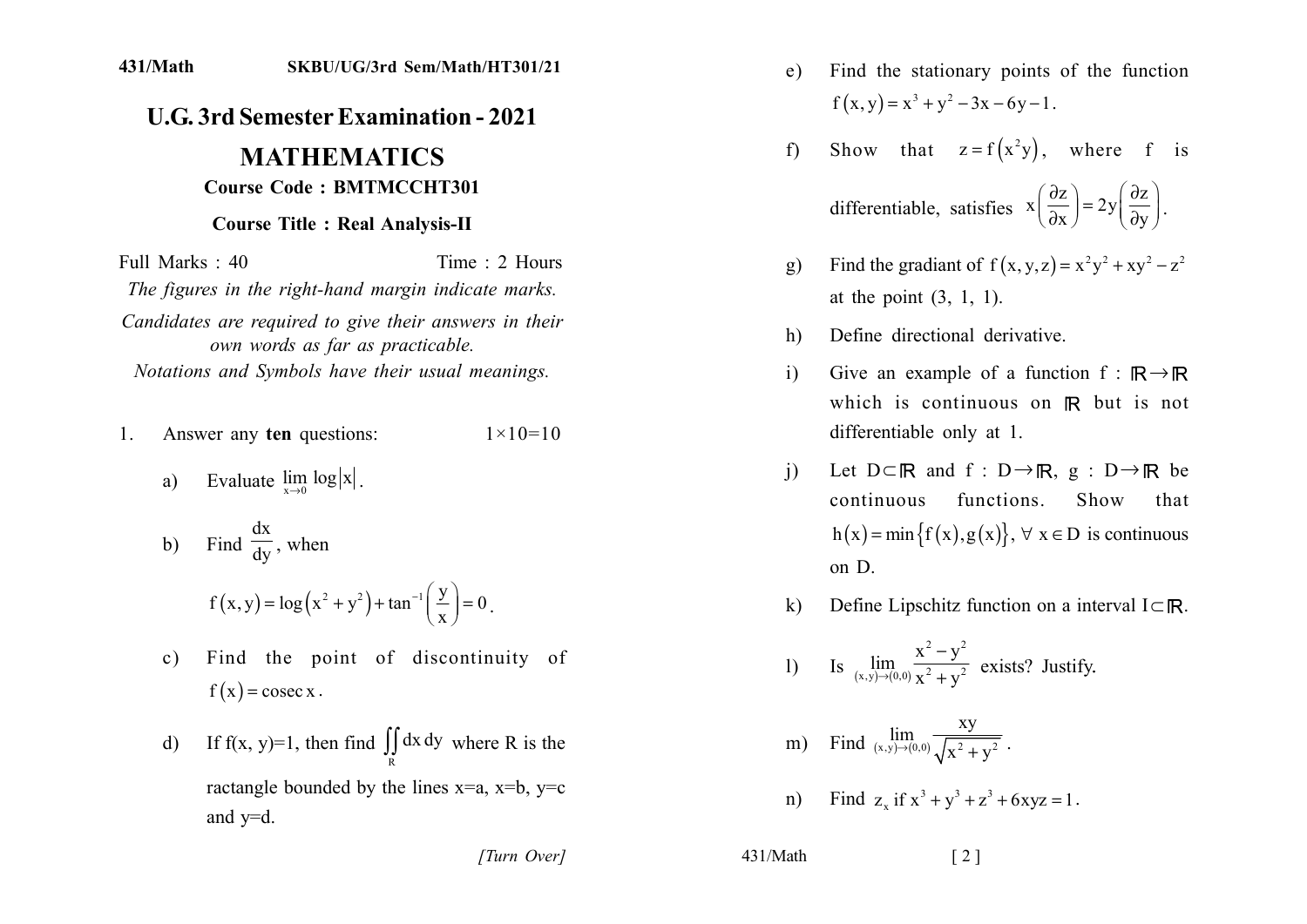- Examine the equality of  $f_{xy}$  and  $f_{yx}$  where  $\Omega$ )  $f(x, y) = x^3y + e^{xy^2}$ .
- 2. Answer any five questions:  $2 \times 5 = 10$ 
	- Show that  $log(1+x)$  lies between a)

$$
x - \frac{x^2}{2}
$$
 and  $x - \frac{x^2}{2(1+x)}$ ,  $\forall x > 0$ .

- $b)$ Given an example of function f and g which are not continuous at a point  $c \in R$  but the product fg is continuous at c.
- Evaluate  $\iint_{S} \frac{x^2}{y^2} dy dx$ , E is bounded by x=2,  $\mathbf{c})$  $y=x$ ,  $xy=1$ .
- Check the uniform continuity of the function d)

$$
f(x) = \frac{\sin x}{x} \text{ on } (0, \infty).
$$

e) A function 
$$
f : \mathbb{R} \to \mathbb{R}
$$
 is defined by

$$
f(x) = \begin{cases} x^2, \text{ if } x \text{ is rational} \\ 0, \text{ if } x \text{ is irrational} \end{cases}
$$

show that f is differentiable at 0 and  $f'(0) = 0$ .

- Change the order of the integration  $f$  $\int_0^1 \int_{v}^1 \frac{\sin x}{x} dx dy$ .
- The plane x=1 intersets the surface  $z = x^2+y^2$  $g)$ in a parabola. Using partial derivatives find

 $\begin{bmatrix} 3 \end{bmatrix}$ 

431/Math

the slope of the tangent to the parabola at the point  $(1, 2, 5)$ .

- Find the directional derivative of  $f(x, y)=x^2+y^2$  $h$ ) at  $(2, 2)$  in the direction  $(1, 1)$ .
- $\overline{3}$ . Answer any two questions:  $5 \times 2 = 10$

a) A function f is defined on 
$$
(-1, 1)
$$
 by

$$
f(x) = x^{\alpha} \sin \frac{1}{x^{\beta}}, x \neq 0
$$
  
= 0, x = 0

Prove that (i)  $0 < \beta < \alpha - 1$ , f' is continuous at 0; (ii) if  $0 < \alpha - 1 \le \beta$ , f' is continuous at 0.

$$
5\,
$$

the  $\delta - \varepsilon$  approach, find  $b)$ Using  $\mathbf{i}$ 

$$
\lim_{(x,y)\to(0,0)} \left[ y + x \cos\left(\frac{1}{y}\right) \right] = 0.
$$

- The cylinder  $x^2+z^2=1$  is cut by the planes  $\overline{11}$  $y=0$ ,  $z=0$  and  $x=y$ . Find the volume of the region in the first octant.  $2 + 3$
- Show that  $\mathbf{c})$

$$
f(x,y) = \begin{cases} \frac{x^3 - y^3}{x^2 + y^2}, \text{ where } (x,y) \neq (0,0) \\ 0, \text{ if } (x,y) = (0,0) \end{cases}
$$

is continuous at  $(0, 0)$ , possesses partial derivatives at  $(0, 0)$  but is not differentiable at  $(0, 0)$ . 5

 $\lceil 4 \rceil$